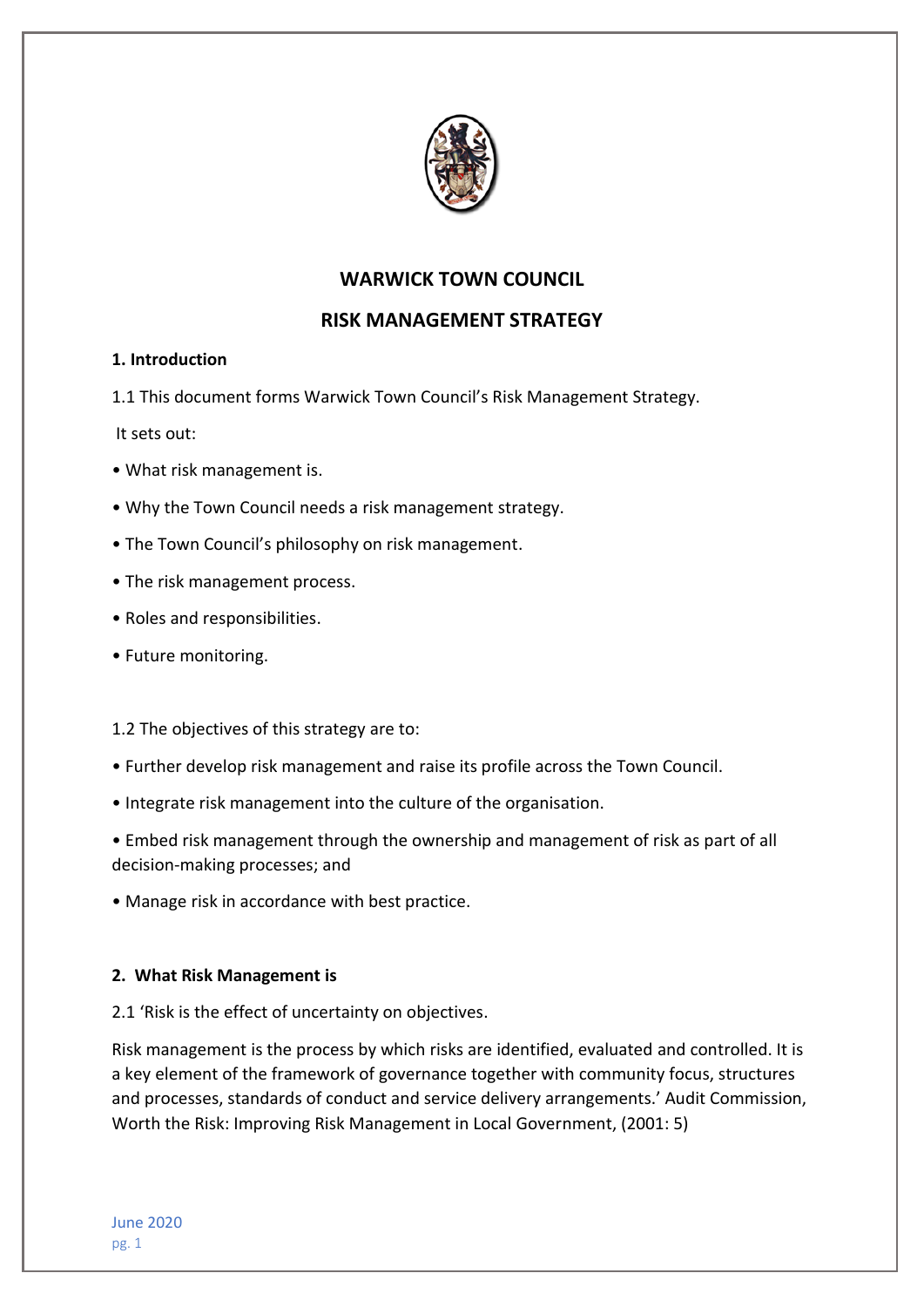2.2 Risk management is an essential feature of good governance. An organisation that manages risk well is more likely to achieve its objectives. It is vital to recognise that risk management is not simply about health and safety but applies to all aspects of the Town Council's work and could impact on the Council's reputation.

2.3 Risks can be classified into various types, but it is important to recognise that for all categories the direct financial losses may have less impact than the indirect costs such as disruption of normal working. The examples below are not exhaustive:

Strategic Risk – Long-term adverse impacts from poor decision-making or poor implementation. Risks damage to the reputation of the Town Council, loss of public confidence, in a worst-case scenario Government intervention.

Compliance Risk – Failure to comply with legislation, laid down procedures or the lack of documentation to prove compliance. Risks exposure to prosecution, judicial review, employment tribunals and the inability to enforce contracts.

Financial Risk – Fraud and corruption, waste, excess demand for services, bad debts. Risk of additional audit investigation, objection to accounts, reduced service delivery, dramatically increased Council Tax levels/impact on Town Council reserves.

Operating Risk – Failure to deliver services effectively, malfunctioning equipment, hazards to service users, the general public or staff, damage to property. Risk of insurance claims, higher insurance premiums, lengthy recovery processes.

2.4 These risks can be broken down further into specific areas which could impact on the achievement of the Town Council's strategic objectives and day-to-day delivery of services:

Political – Those associated with the failure to deliver local, regional or national policy.

Financial – Those affecting the ability of the Town Council to meet its financial commitments; failure of major projects; internal and external audit requirements; failure to prioritise and allocate resources effectively; poor contract management; initiative overload.

Social – Those relating to the effects of changes in demographic, residential, or socioeconomic trends on the Town Council's ability to deliver its strategic priorities; Technological – Those associated with the capacity of the Town Council to deal with the pace/scale of technological change, or its ability to use technology to address changing demands. This includes the consequences of internal failures on the Town Council's ability to deliver its objectives

Legal – The ability of the Town Council to meet legislative demands affecting breaches of legislation (UK & EU); Environmental – Those relating to the environmental consequences of progressing the Town Council's objectives in terms of energy-efficiency, pollution, recycling, emissions etc.

Partnership/Contractual – Those associated with the failure of partners/contractors to deliver services to an agreed cost and specification and similarly failure of the Town Council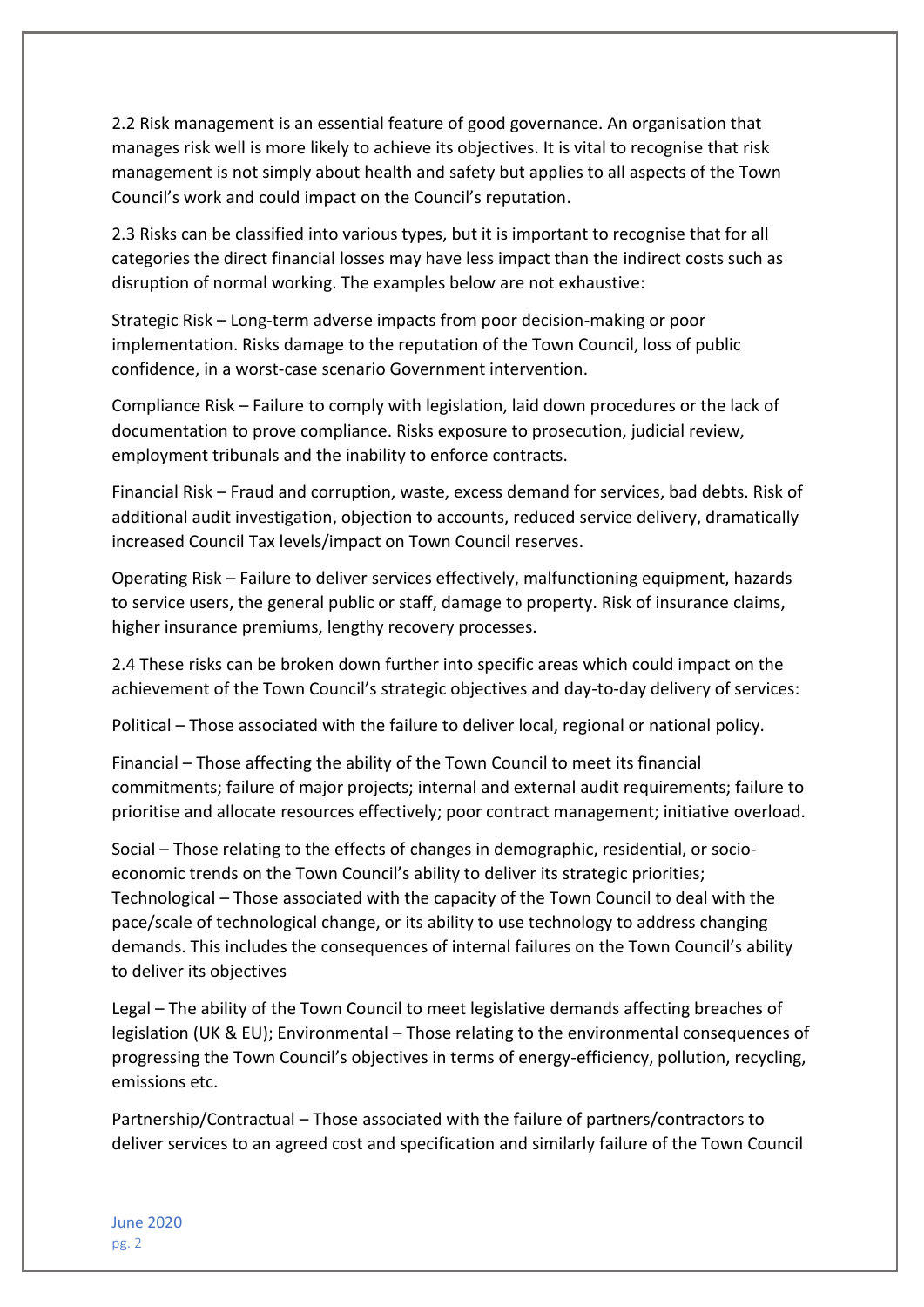to deliver services to an agreed cost and specification; compliance with procurement policies (internal/external); ensuring open and fair competition;

Human Resources – Those associated with the professional competence of staff; training and development; over-reliance on key personnel; ineffective project management; recruitment and selection issues

Organisational – Those associated with the review of services and delivering continuous improvement.

Health & Safety/Physical – Those related to fire, safety, accident prevention and health & safety which pose a risk to both staff and the public, safeguarding and accounting of physical assets.

Reputational – Those associated with the changing needs of customers and the electorate; ensuring appropriate consultation; avoiding poor public and media relations.

Not all of these risks are insurable and for some the premiums may not be cost effective. Even where insurance is available, a monetary consideration might not be an adequate recompense. The emphasis should always be on eliminating or reducing risk before costly steps to transfer risk to another party are considered.

2.5 Risk is not restricted to potential threats but can relate to missed opportunities. Good risk management can facilitate proactive, rather than merely defensive responses. Measures to manage adverse risks are likely to help with managing positive ones.

#### **3. Why the Town Council needs a Risk Management Strategy**

3.1 Risk management will strengthen the ability of the Town Council to achieve its objectives and enhance the value of services provided.

3.2 The Risk Management Strategy will help to ensure that all Committees and service areas understand risk and that the Town Council adopts a uniform approach to identifying and prioritising risks. This should in turn lead to conscious choices as to the most appropriate method of dealing with each risk, be it elimination, reduction, transfer or acceptance.

3.3 Strategic risk management is an important element in demonstrating continuous service improvement.

3.4 There is a requirement under the Accounts and Audit Regulations 2015 to establish and maintain a systematic strategy, framework and process for managing risk.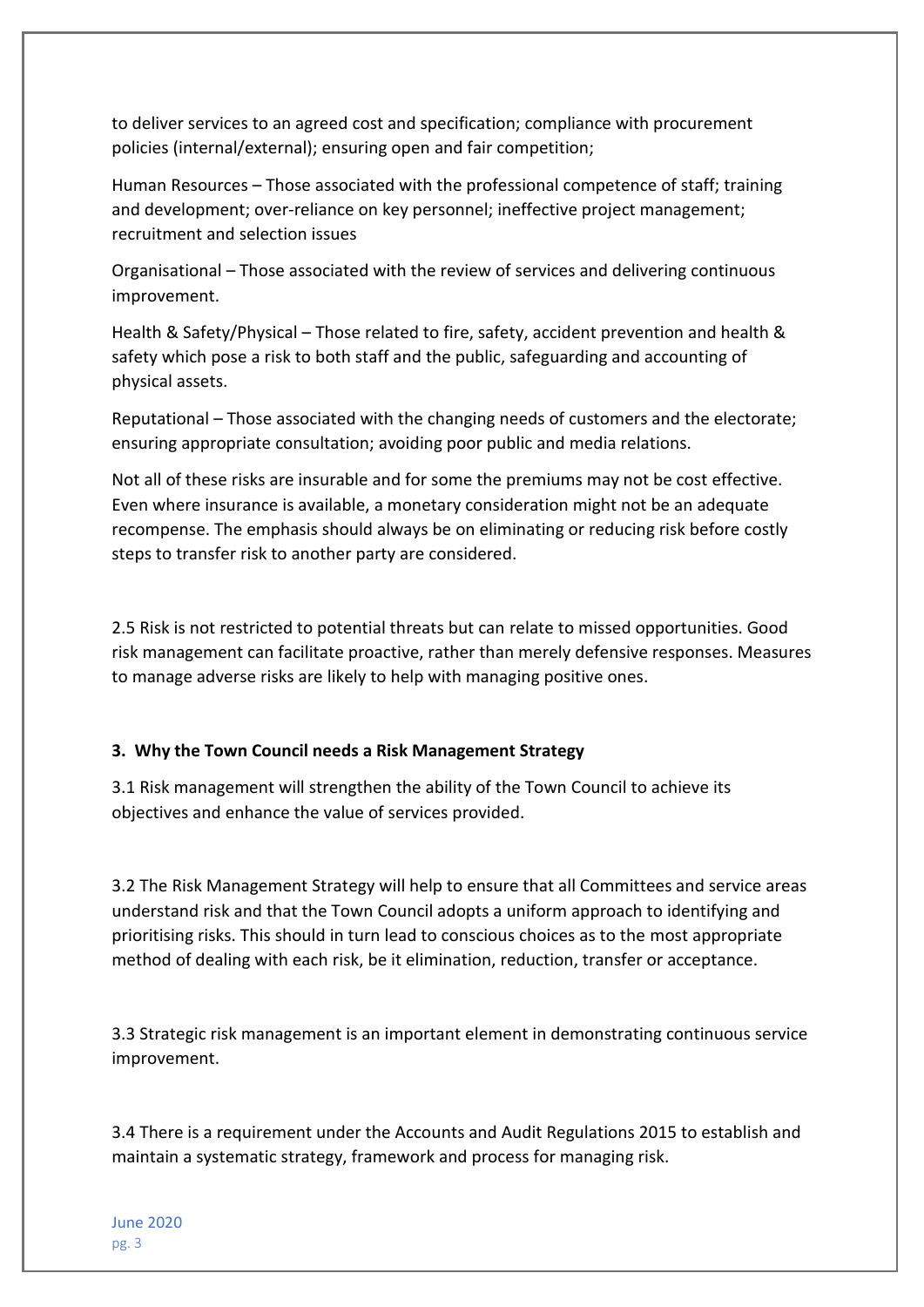#### **4. Risk Management Policy Statement**

Warwick Town Council recognises that it has a responsibility to manage risks effectively in order to protect its employees, assets, liabilities and community against potential losses, to minimise uncertainty in achieving its aims and objectives and to maximise the opportunities to achieve its vision.

The Town Council is aware that some risks can never be eliminated fully, and it has in place a strategy that provides a structured, systematic and focussed approach to managing risk.

Risk management is an integral part of the Town Council's management processes.

### **5. Implementing the Strategy**

#### 5.1 Risk Control

Risk control is the process of taking action to minimise the likelihood of the risk event occurring and/or reducing the severity of the consequences should it occur. Typically, risk control requires the identification and implementation of revised operating procedures, but in exceptional cases more drastic action may be required to reduce the risk to an acceptable level. There could also be occasions where the Council will take a risk because of the potential benefits.

Options for control include:

Avoid – The circumstances from which the risk arises are removed so that the risk no longer exists.

Reduction – Loss control measures are implemented to reduce the impact/ likelihood of the risk occurring.

Transfer – The financial impact is passed to others e.g. by revising contractual terms. or the risk is shared with another party we insure against some or all of the risk to mitigate financial impact; and

Acceptance – Documenting a conscious decision after assessment of areas where the Town Council accepts or tolerates risk.

#### 5.2 Risk Register

The Strategic Risk Register (Appendix A) will be regularly refined and updated as part of this Risk Management Strategy. The Town Council also uses software provided by Peninsula Business Services to record Health and Safety Risk Assessments.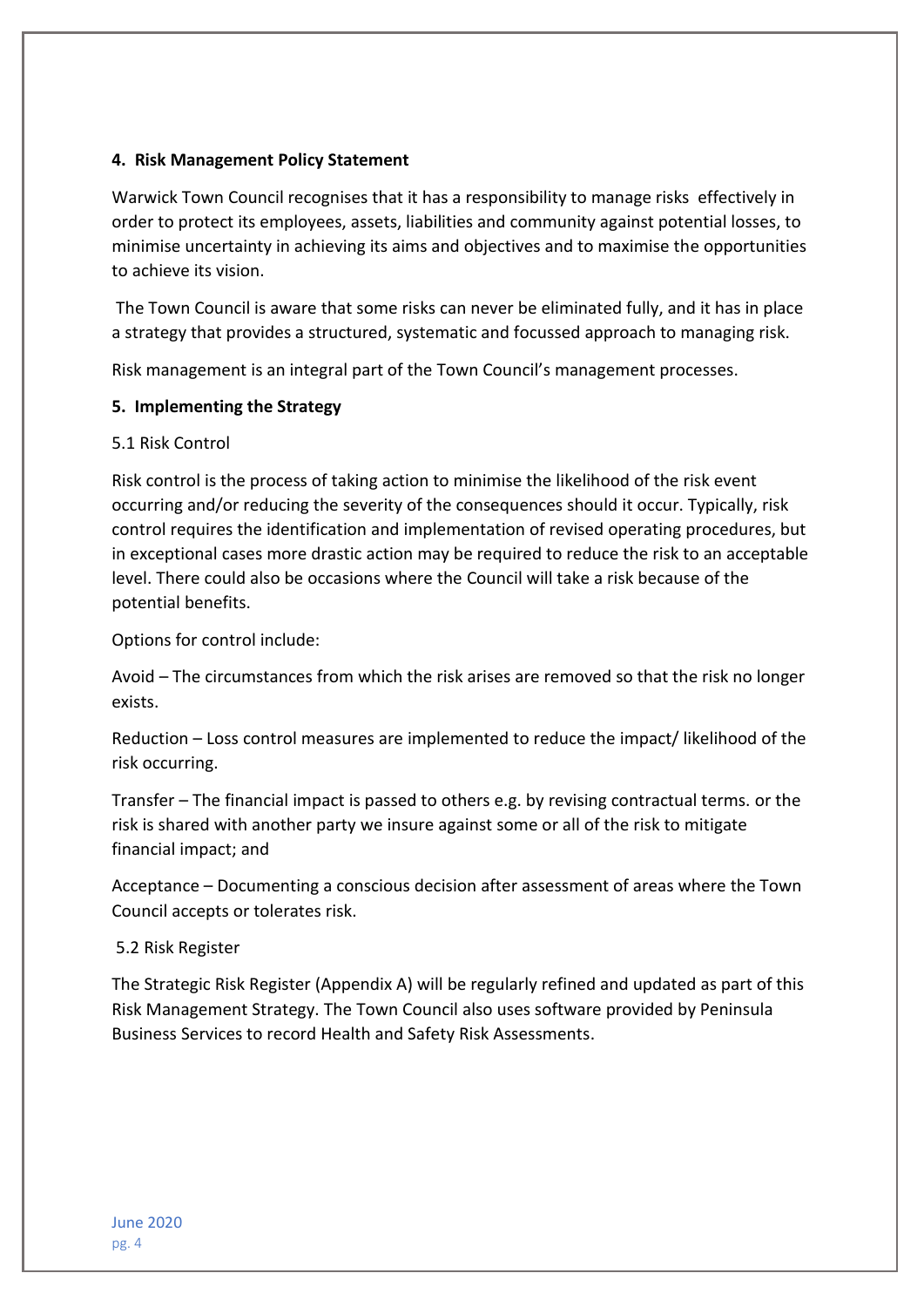#### 5.3 Risk Monitoring

The risk management process does not finish with putting risk control procedures in place. Their effectiveness in controlling risk must be monitored and reviewed. It is also important to assess whether the nature of any risk has changed over time. The Risk Management Plan will be reviewed at least annually by the Town Clerk and the Finance and Policy Committee.

The information generated from applying the risk management process will help to ensure that risks can be avoided or minimised in the future. It will also inform judgements on the nature and extent of insurance cover and the balance to be reached between self-insurance and external protection.

## 5.4 Risk Management System

Risk Identification – Identifying and understanding the hazards and risks facing the Town Council is crucial if informed decisions are to be made about policies or service delivery methods. The risks associated with these decisions can then be effectively managed.

Risk Analysis – Once risks have been identified they need to be systematically and accurately assessed using proven techniques. Analysis should make full use of any available data on the potential frequency of events and their consequences. If a risk is seen to be unacceptable, then steps need to be taken to control or respond to the risk.

Risk Prioritisation - An assessment should be undertaken of the impact and likelihood of risks occurring, with impact and likelihood being scored Negligible (1), Low (2), Medium (3) and High (4).

|                | Impact         |                |           |            |              |
|----------------|----------------|----------------|-----------|------------|--------------|
| ъ<br>Likelihoo |                | Negligible (1) | Low $(2)$ | Medium (3) | High $(4)$   |
|                | High $(4)$     |                |           | 10         |              |
|                | Medium (3)     |                |           |            | $\mathbf{A}$ |
|                | Low $(2)$      |                |           |            |              |
|                | Negligible (1) |                |           |            |              |

The scores for impact and likelihood are scored as above. Risks scoring 12 and above will be subject to detailed consideration and preparation of a contingency/action plan to appropriately control the risk. Score sheet listed separately.

## **6. Roles and Responsibilities**

6.1 It is important that risk management becomes embedded into the everyday culture and performance management process of the Town Council. The roles and responsibilities set out below, are designed to ensure that risk is managed effectively right across the Council and its operations, and responsibility for risk is in the right place. The process must be driven from the top but must also involve staff throughout the organisation.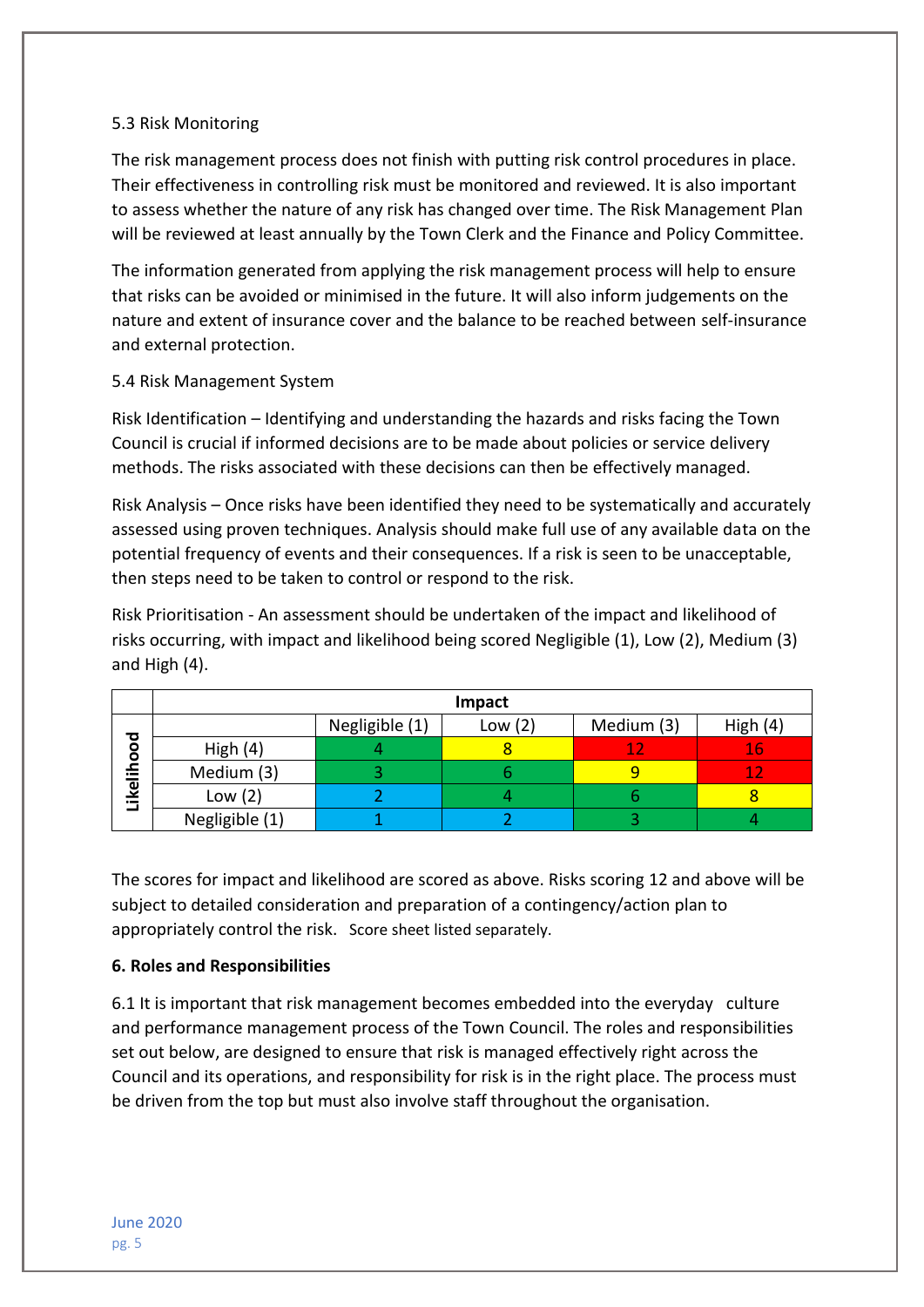6.2 Councillors – Risk management is seen as a key part of Councillors' stewardship role and there is an expectation that Councillors will lead and monitor the approach adopted, including:

i) Approval of the Risk Management Strategy.

ii) Analysis of key risks in reports on major projects, ensuring that all future projects and services undertaken are adequately risk managed.

iii) Consideration, and if appropriate, endorsement of the Annual Governance Statement; and

iv) Assessment of risks whilst setting the budget, including any bids for resources to tackle specific issues.

A Councillor is appointed as Risk Management Champion at the Special meeting each year.

6.3 Employees – will undertake their job within risk management guidelines ensuring that their skills, experience, and knowledge are used effectively. All employees will maintain an awareness of the impact and costs of risks and how to feed information into the formal process. They will work to control risks or threats within their roles, monitor progress and report on task related risks to the Town Clerk.

6.4 The Town Clerk – will act as the lead officer on risk management, assisted by the Chair of Finance and Policy, and be responsible for overseeing the implementation of the Risk Management Strategy. The Town Clerk will:

i) Provide advice as to the legality of policy and service delivery options.

ii) Provide advice on the implications for service areas of the Town Council's strategic aims and objectives.

iii) Update the Town Council on the implications of new or revised legislation.

iv) Assist in handling any litigation claims.

v) In consultation with the Town Council's external advisors as necessary, provide advice on any human resource issues relating to strategic policy options or the risks associated with operational decisions and assist in handling cases of work-related illness or injury.

vi) In consultation with the Town Council's external advisors as necessary, advise on any health and safety implications of the chosen or proposed arrangements for service delivery.

vii) Assess and implement the Town Council's insurance requirements.

viii) Assess the financial implications of strategic policy options.

ix) Provide advice on budgetary planning and control.

x) Ensure that the financial information systems and processes allow effective budgetary control.

xi) Ensure the Town Council's Risk Register is maintained.

June 2020 pg. 6